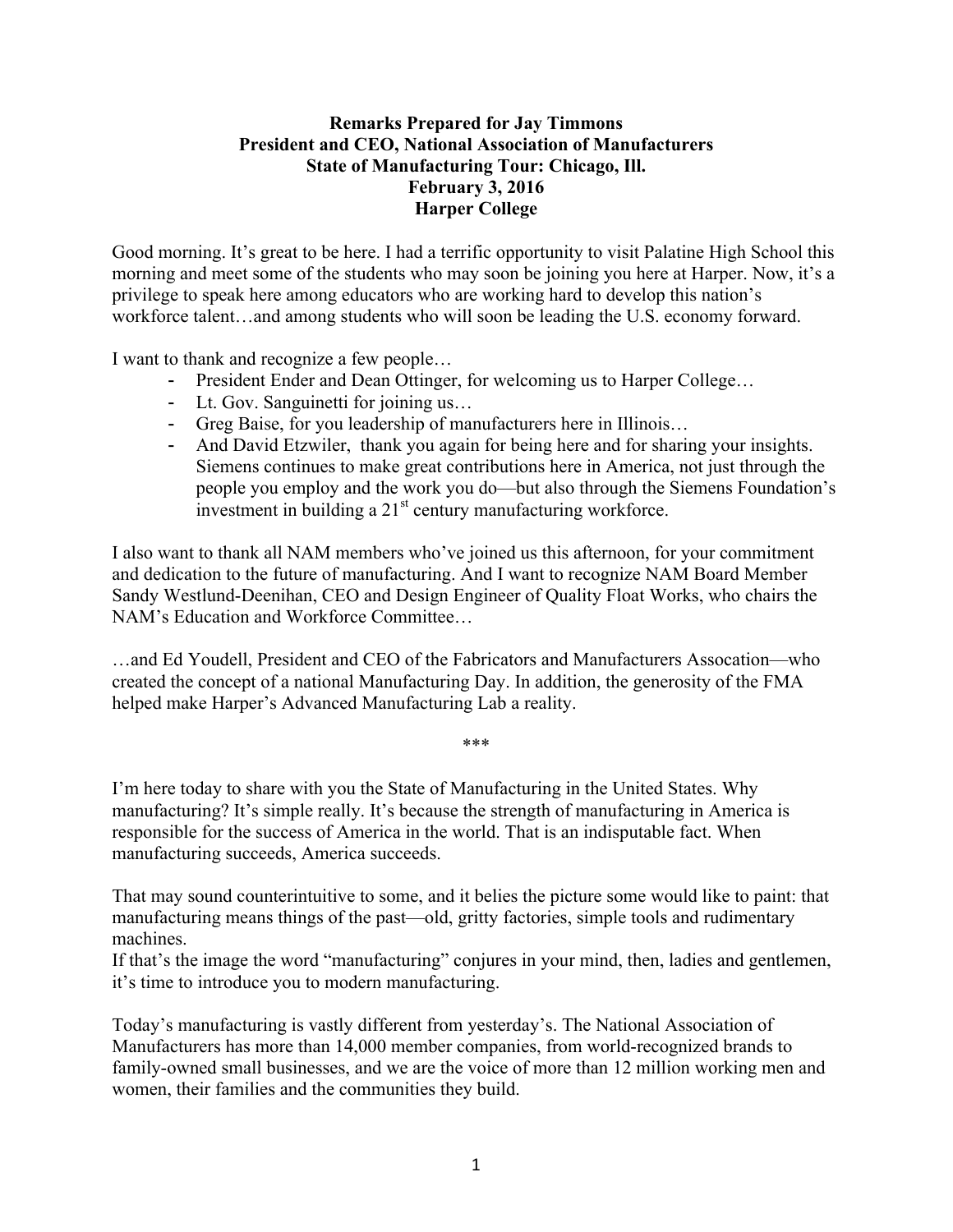Just a quick look at some of our members' work will show you: modern manufacturing touches every aspect of our lives.

From Boeing's unmanned airborne vehicles that provide security, disaster relief and search and rescue…

…toAbbVie's and Abbott's research and production of products to fight disease and keep us well.

From Tenneco's technology to make our air cleaner and our cars run more efficiently…

…to the vast new world of the Internet of Things, where everyday objects are now digitally interconnected by the web.

First it was our phones. Then it was our thermostats, our watches, our cars. Soon it will be everything from our contact lenses to our entire homes.

Thanks to companies like Honeywell, for example, you can control your home security and energy management with the touch of a button from around the world.

Iconic companies like Caterpillar are using data analytics to know when machinery may be malfunctioning and proactively initiate maintanence.

That's the Internet of Things…and that's modern manufacturing.

By 2020, 26 billion objects will be linked together by the Internet. Manufacturing is truly changing everything…and all these things are changing manufacturing and America.

It's also a revolution that will be on display to the world this coming April—at the largest industrial trade show in the world, Hannover Messe, in Hannover, Germany. This year, the United States is the official partner country for the event, which last year drew 220,000 visitors used to see the latest technologies and new frontiers of digital integration in manufacturing.

\*\*\*

Across America, more than twelve million people work in manufacturing, building this incredible future. Our industry contributes more than \$2 trillion to national GDP.

If U.S. manufacturing were its own country, it would be the ninth-largest economy in the world.

Here in Illinois, manufacturers employ 10 percent of workers and contribute about \$100 billion to the state economy.

And get this important data point:. For every \$1.00 spent in manufacturing, another \$1.40 is added to the economy.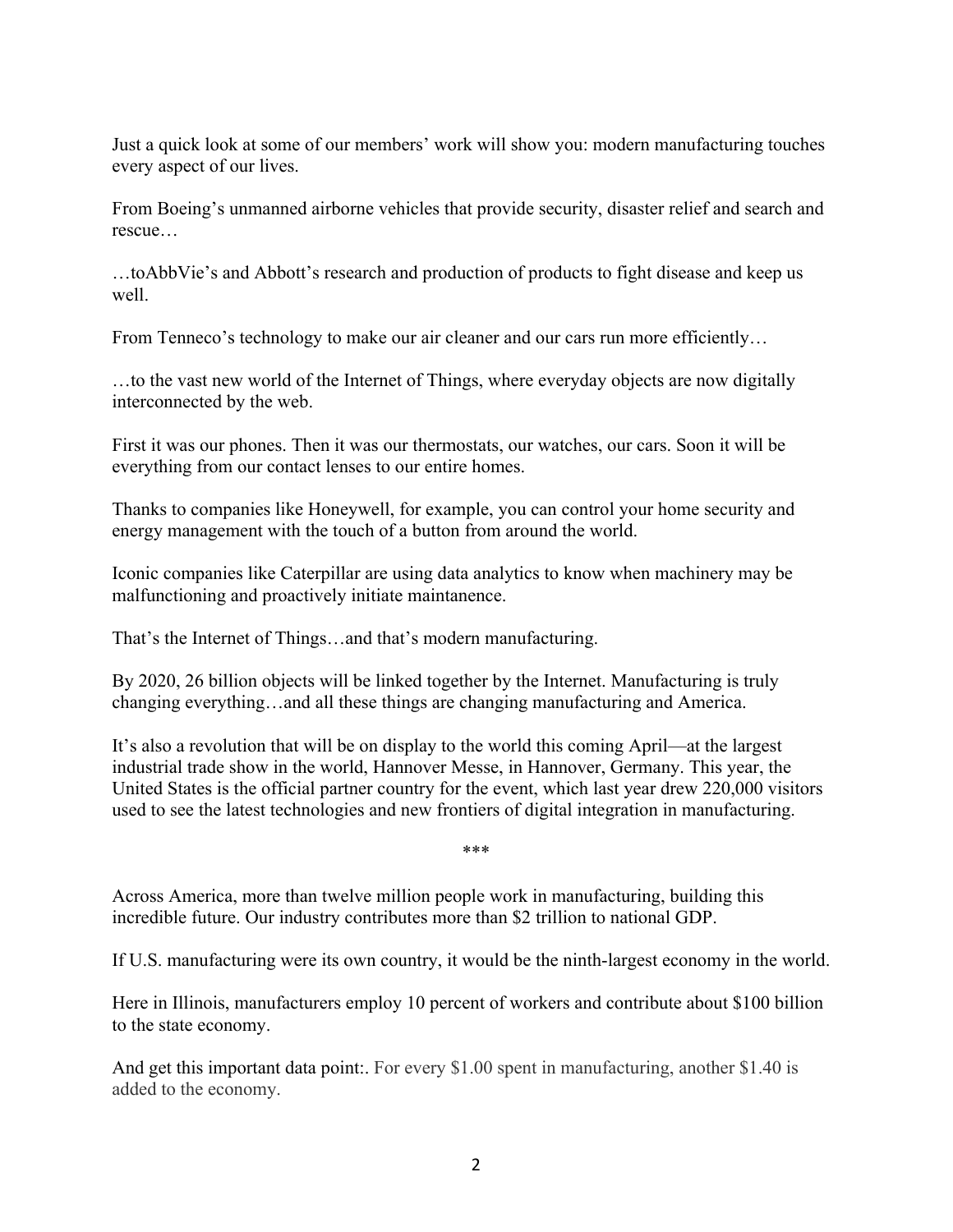So, you see, the state of manufacturing matters. It matters for the state of our union.

Every day, manufacturers go to work, competing to win. But there remain obstacles to forging an economy that lives up to our people and the potential we can unleash.

Unavoidable headwinds, global economic weakness and worldwide instability have roiled manufacturing. While these challenges will be slow to change, our leaders have the power to fix other self-imposed barriers: policies in Washington that imperil our promise.

These barriers exist because Washington hasn't yet summoned the will to change them. And because "We The People," in some ways, haven't done enough to fight for manufacturing as essential to American Exceptionalism.

Just as "American Idol" is entering its final season, it's also time to stop selecting of our political candidates based on how they sound, rather than what they can do.

Of course, if you listen to the candidates who are out campaigning, they all support manufacturing…at least rhetorically. And the same is true of our leaders in Congress and state capitals—and among the general public.

But, words alone don't build the right business environment or produce a skilled workforce.

So at the NAM, we want to make it easy on our leaders. We're spelling it out for them with exactly the right policies for manufacturers…for America…to compete and win.

So we've released, "Competing to Win," our 2016 Economic Growth and American Exceptionalism Agenda. It's a policy roadmap guided by four core values, which are also foundational principles of the country we love.

The first is free enterprise: market forces that drive innovation and growth better than any system ever conceived.

The second is competitiveness: our ability to expand markets and succeed in the global economy.

The third is individual liberty: the creativity and entrepreneurship unleashed by protecting and advancing the freedoms enshrined in our Constitution and Bill of Rights.

And the fourth, equal opportunity: our shared belief that every one of us, if given the chance, has the potential to contribute to the success of our companies, our communities and our country.

Every policy proposal supports these principles—which are also the values that keep America exceptional.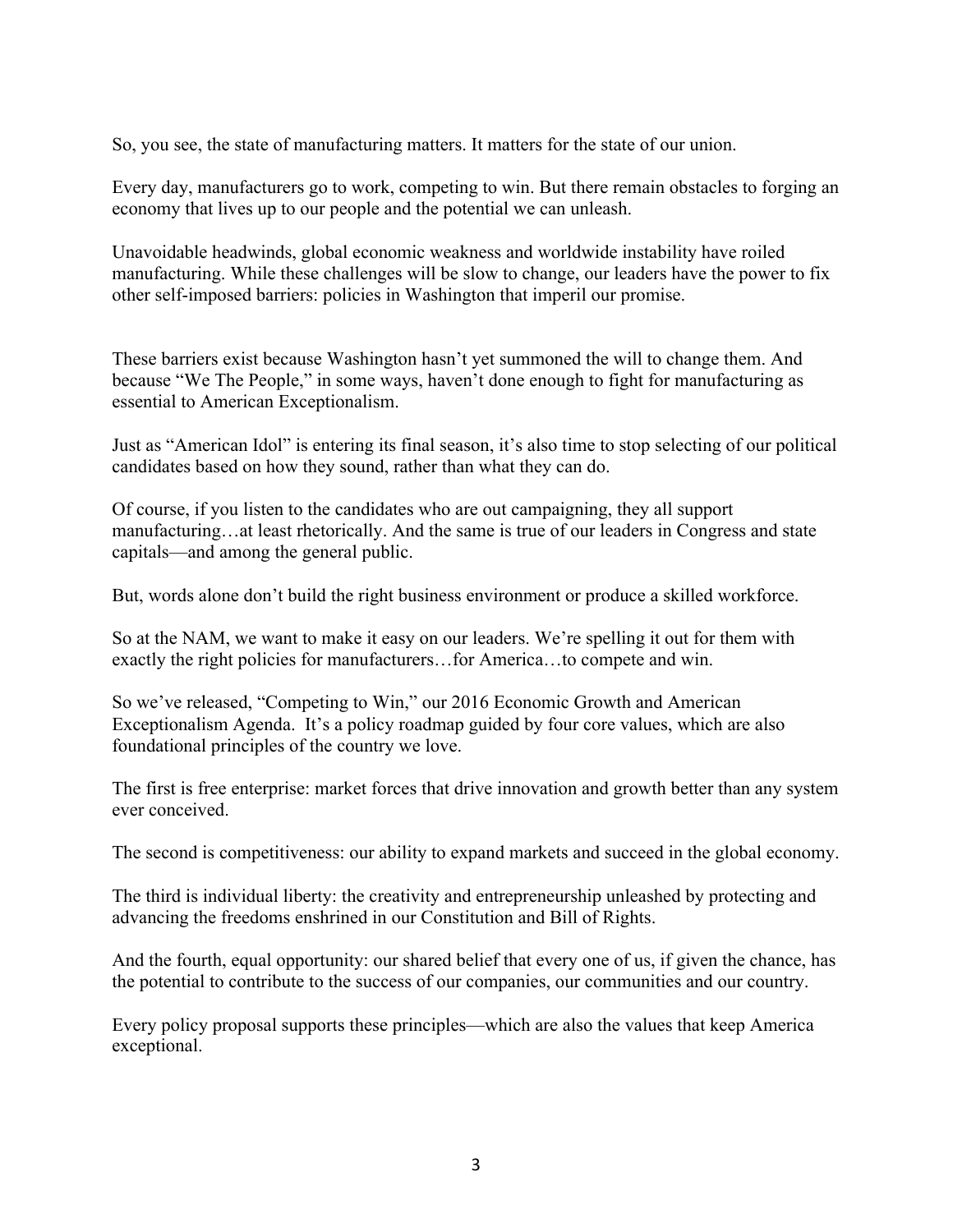Our message is this: If a candidate wants to be a manufacturing president…if Congress wants to energize the manufacturing economy….if you want to be a manufacturing voter…this is the agenda.

We zero in on eleven areas: tax, trade, energy, environment, transportation, labor, immigration, workforce, healthcare, innovation and regulatory and legal reform.

More topics than we have time for this morning….so I'd like to focus on a subject central to your mission here at Harper College: developing the nation's workforce.

Over the next decade, the United States will need to fill 3.4 million manufacturing jobs. But 2 million of those jobs are likely to remain empty because there's a shortage of trained workers.

It's what we call the "skills gap" and it affects all of us…through lost innovation, lower productivity, and suppressed economic activity.

The problem is especially disheartening given how hard it's been lately for even college graduates to find good jobs…even though manufacturers have plenty to offer.

The average manufacturing worker earns over \$79,000 annually… \$15,000 more than the national average for other industries.

These wages can provide a good life for a family while saving for education and retirement.

Why, then, are only 37 percent of parents encouraging their kids to pursue manufacturing careers? And why do only 18 percent of students view manufacturing as a top career choice?

Because many people don't understand modern manufacturing. Images of gritty factory floors of a century ago still hold sway.

Manufacturers need to replace those images with visions of what manufacturing is today.

We need to present students like you with exciting propositions:

Want to feed the world? Manufacturing is transforming agricultural technologies to provide plentiful, nutritious food for a growing population.

Want clean energy and a sustainable economy? Well, that's manufacturing, too—and it will require creativity and innovation.

Want to save lives and treat debilating diseases? Manufacturing includes pharmaceuticals.

Want to invent the next revolutionary smart device? That's manufacturing.

More students—and their families, teachers, and mentors—need to realize the opportunities that exist in manufacturing.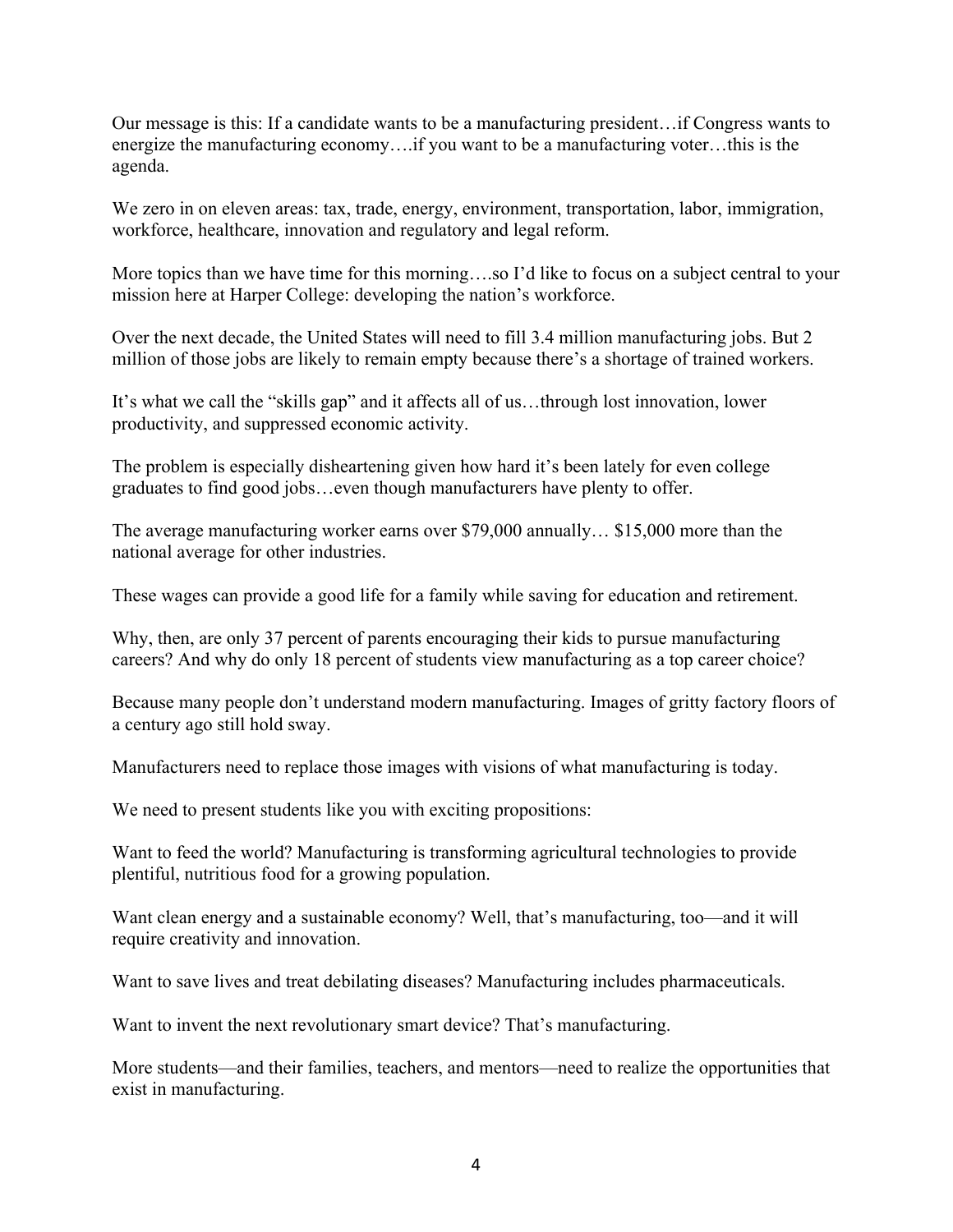We also need to address the training programs that prepare students to assume these challenging roles. The vast majority of manufacturing executives say they struggle to find job candidates with computer and math skills, problem solving abilities and technical training.

We need to find ways to help students develop these highly marketable skills. And we must give them greater opportunity to explore careers firsthand, so they can chart a direction uniquely suited to their interests and abilities.

This isn't something educational institutions like this one should be left to do alone. Manufacturing companies, schools, and communities must partner in building a  $21<sup>st</sup>$ -century workforce.

That's exactly what's happening here at Harper College. Harper College's programs in Manufacturing Technology, Maintenance Technology, and Welding Technology are specially tailored to meet the needs of Chicago area manufacturers.

Partnerships with the Illinois Manufacturers Association and Siemens, as well as companies like Amada, Mitsubishi and Miller Electric, ensure that the programs meet the needs of advanced manufacturing and lead to industry certifications. And through the Industrical Maintenance Mechanic Apprenticeship program, students can prepare for a job after graduation.

Harper College is also part of the Get Skills to Work coaltion, which includes the NAM's Manufacturing Institute and other companies and technical colleges committed to recruiting, training, and retaining veterans in long-term careers in advanced manufacturing and other disciplines.

Other schools—and other companies—can follow your lead.

Across this country, we want to students to know exactly how their classes apply to the real world, rather than having to ask—"when will I ever use this?"

Manufacturers are here to help. We're eager to collaborate on internship and apprenticeship programs…and to partner with you to align curriculum with work-based opportunities. And we're listening for ideas about how we can surround students and recent graduates with the support and work-based learning opportunities they need.

These steps will help us close the skills gap and enable a new generation of workers to achieve great things for themselves and their families.

But these measures alone will not solve our talent problems. Our workplaces will also be strengthened when we get immigration policy right.

Our people and our economy are strong because of our diversity as a nation as well. Here's a fact, whether some candidates like it or not: we are a nation of immigrants. We attract the best and the brightest, the most industrious, to our shores.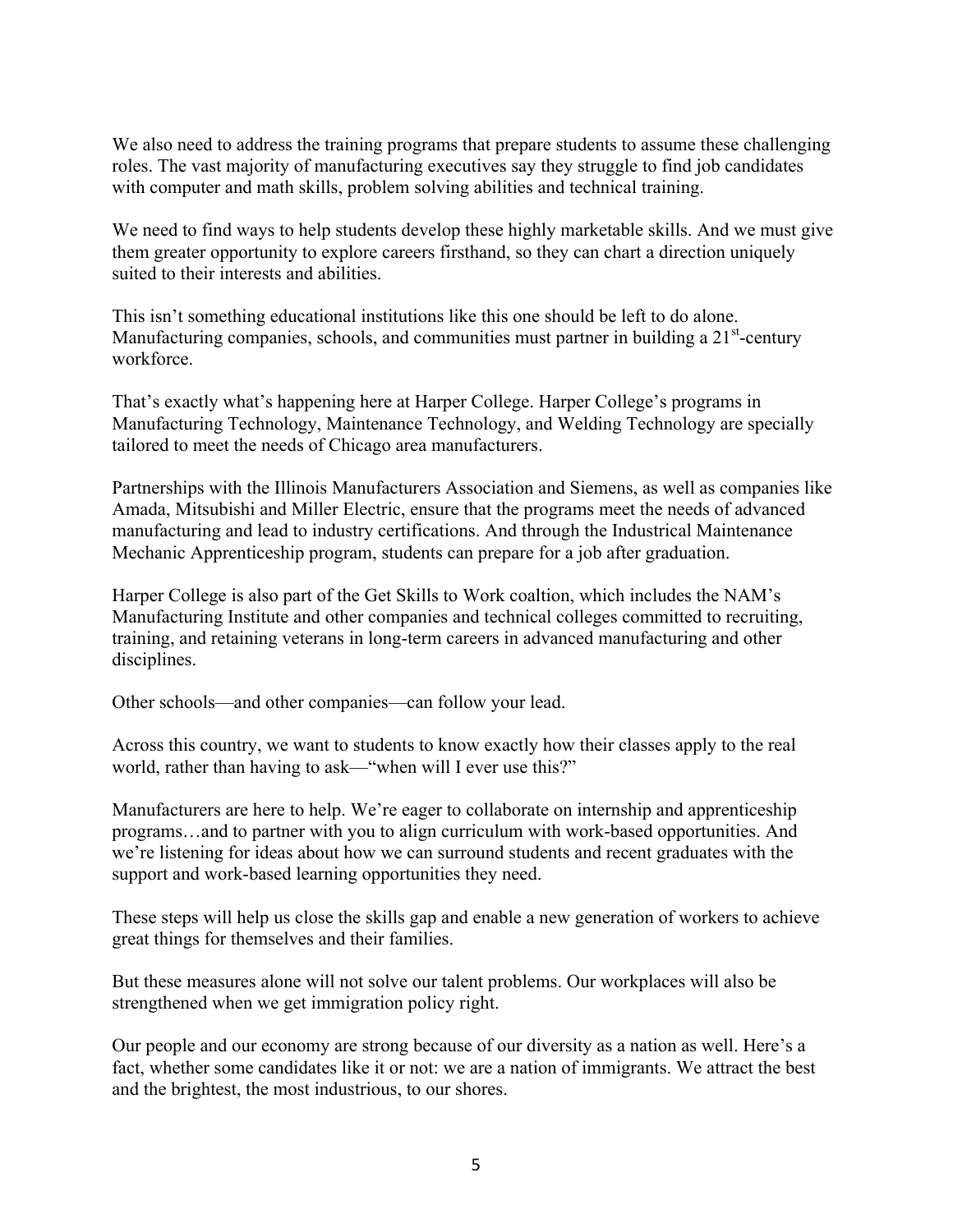Instead of hostility and vitriol directed at 12 million human beings who happen to be undocumented, let's figure out how to enable them to contribute to America's success.

Let's acknowledge that our immigration system is broken. Let's fix it and get it right.

We should advance a rigorous and fair employment verification system….Institute a border security plan that allows for free trade and improved security….Increase the number of employment-based visas….Streamline the employment-based green card system and allow for those that are unused to roll over from year to year.

That way, talent nurtured right here in America can be put to work ensuring the future of American Exceptionalism.

\*\*\*

And ultimately, that's what all of this is about—empowering us to pioneer the future.

It's about helping real people build better lives.

To offer the mom living in Chicago a job to provide for her children today and her retirement tomorrow…

To give the family in Wheaton a chance to advance and achieve a higher standard of living…

To ensure the veteran coming home to Springfield can enjoy the freedom she defended for all of us overseas…

And to give communities across the state a foundation for growth and hope for tomorrow.

Throughout America's history, manufacturers have made our country stronger by the people we employ, the lives we touch, and the products we make. Today, building a stronger country requires something else—bringing the right leaders together to get the job done.

We need to elect and support people who believe in solutions—and those four foundational principles I outlined earlier: free enterprise, competitiveness, individual liberty and equal opportunity.

You know, leading our great nation is about more than who can yell the loudest, or who can denigrate others most, or who can express the least desire to work across ideological lines.

No, true leadership that is worthy of the promise of America brings out the best in all of us. A great leader appeals to our aspirations as a people.

A great leader unites. He or she doesn't divide